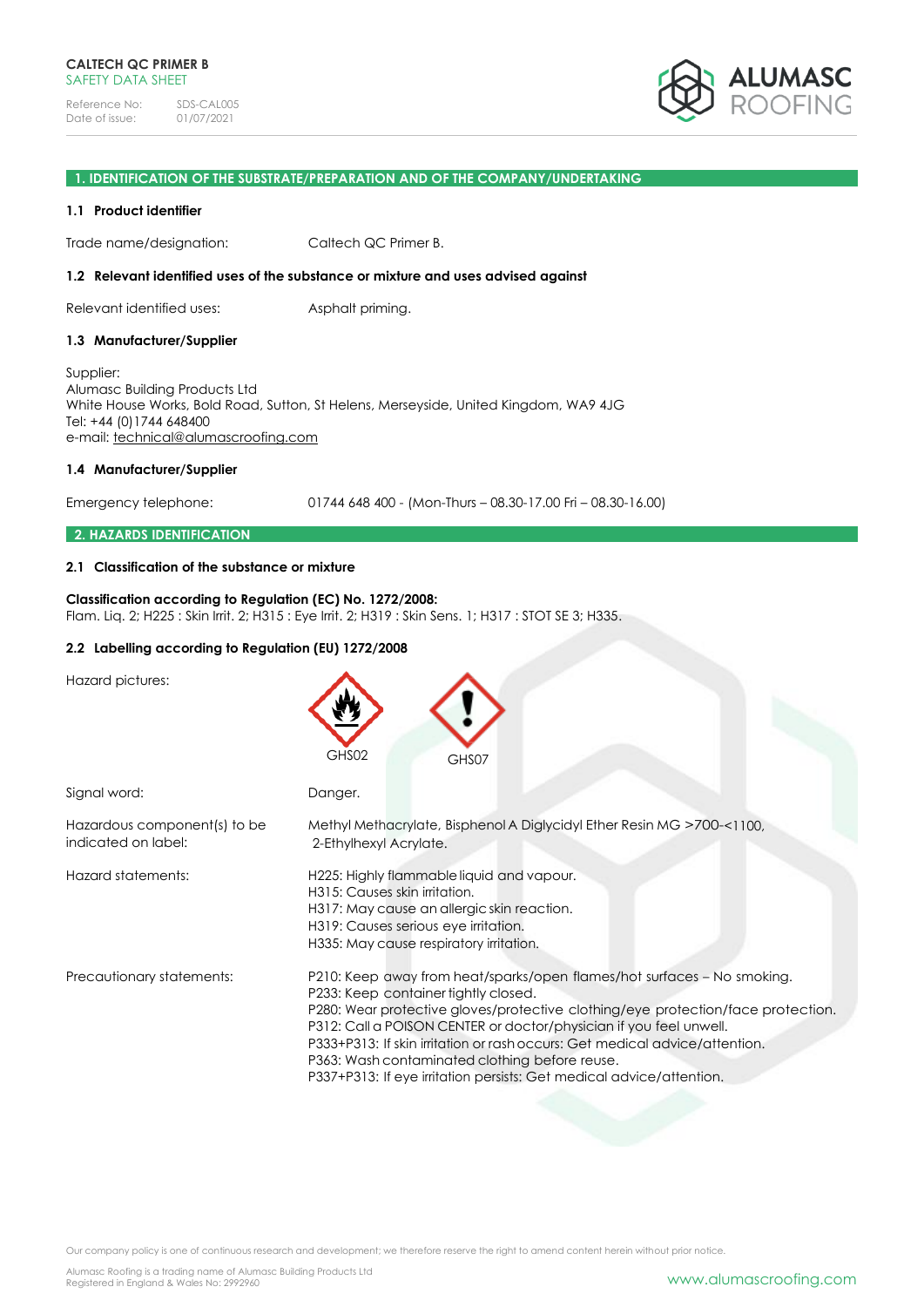

# **3. COMPOSITION AND INFORMATION ABOUT THE COMPONENTS**

# **3.1 Substances**

Two-part primer for priming bituminous roofing, asphalt & timber.

# **3.2 Mixture**

#### **Chemical characterization:**

Solution of an acrylic resin in (Meth-) Acrylacidester.

#### **Hazardous ingredients:**

| Ingredient                                                         |                                                                                                         | Classification (EC) 1272/2008                                                     | Concentration                |
|--------------------------------------------------------------------|---------------------------------------------------------------------------------------------------------|-----------------------------------------------------------------------------------|------------------------------|
| Methyl Methacrylate                                                | CAS No: 80-62-6<br>EC-No: 201-297-1<br>Index-No:<br>607-035-00-6<br>REACH No:<br>01-2119452498-28-XXXX  | Flam. Lig. 2; H225 STOT SE 3; H335 Skin Irrit.2;<br>H315 Skin Sens. 1: H317       | $35.0 - 40.0 %$ by<br>weight |
| <b>Bisphenol A Diglycidyl</b><br>Ether Resin $MG > 700-$<br>< 1100 | CAS No: 25068-38-6<br>EC-No: 500-033-5                                                                  | Skin Irrit. 2; H315 Eye Irrit. 2; H319 Skin Sens. 1; H317                         | $25.0 - 30.0 %$ by<br>weight |
| 2-Ethylhexyl Acrylate                                              | CAS No: 103-11-7<br>EC-No: 203-080-7<br>Index-No:<br>607-107-00-7<br>REACH No:<br>01-2119453158-37-XXXX | Skin Irrit. 2; H315 Skin Sens. 1; H317 STOT SE 3; H335<br>Aquatic Chronic 3; H412 | $1.0 - 5.0 %$ by<br>weight   |
| $1,1$ -(P-<br>Tolylimino)Dipropan-2-Ol                             | CAS No: 38668-48-3<br>EC-No: 254-075-1<br>REACH No:<br>01-2119980937-17-XXXX                            | Acute Tox. 2; H300 Eye Irrit. 2; H319 Aquatic<br>Chronic 3; H412                  | $0.1 - 1.0\%$ by<br>weight   |

# **4. FIRST AID MEASURES**

# **4.1 Description of first aid measures**

| General advice:          | Move out of dangerous area.<br>Take off all contaminated clothing immediately.<br>Do not leave the victim unattended.<br>Show this safety data sheet to the doctor in attendance. |
|--------------------------|-----------------------------------------------------------------------------------------------------------------------------------------------------------------------------------|
| If inhaled:              | Move to fresh air. If symptoms persist, call a doctor.<br>Show this safety data sheet to the doctor in attendance.                                                                |
| In case of skin contact: | Wash off immediately with soap and plenty of water while removing all contaminated<br>clothes and shoes.<br>If skin irritation occurs, get medical advice/attention.              |
| In case of eye contact:  | In the case of contact with eyes, rinse immediately with plenty of water and seek<br>medical advice.                                                                              |
| If swallowed:            | Rinse mouth. Do NOT induce vomiting.<br>Call a doctor immediately.                                                                                                                |

# **4.2 -**

# **4.3 Indication of any immediate medical attention and special treatment needed**

Treat symptomatically.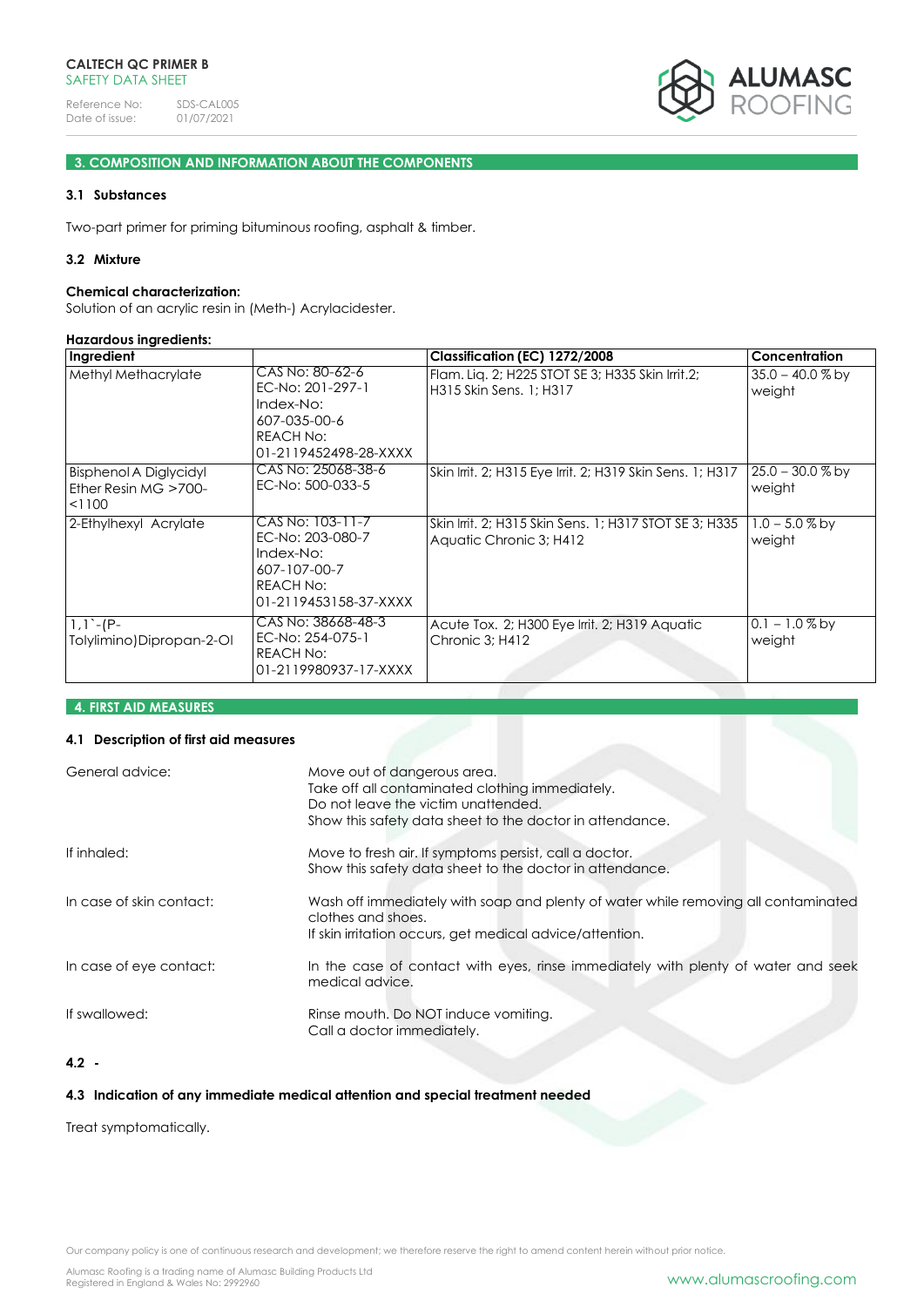# **5. FIRE-FIGHTING MEASURES**

## **5.1 Extinguishing media**

## **Suitable extinguishing media:**

Carbon dioxide (CO2), Foam, Water spray, Dry powder.

# **Unsuitable extinguishing media:**

High volume water jet.

#### **5.2 Special hazards arising from the substance or mixture**

Violent polymerization may be caused by extremes of temperatureand direct sunlight. Fire will produce dense black smoke containing hazardous combustion products (see heading 10). Exposure to decomposition products may be a hazard to health.

## **5.3 Advice for fire-fighters**

In the event of fire, wearself-contained breathing apparatus. Fire residues and contaminated fire extinguishing water must be disposed of in accordance with local regulations. Do not allow run-off from fire-fighting to enter drains or water courses.

# **6. ACCIDENTAL RELEASE MEASURES**

## **6.1 Personal precautions, protective equipment and emergency procedures**

Ensure adequate ventilation. Vapours are heavier than air and may spread along floors. Use personal protective equipment.

#### **6.2 Environmental precautions**

Prevent further leakage or spillage if safe to do so. Do not flush into surface water or sanitary sewer system. Avoid sub-soil penetration.

## **6.3 Methods and materials for containment and cleaning up**

Soak up with inert absorbent material (e.g. sand, silica gel, acid binder, universal binder, sawdust). Clean contaminated surface thoroughly. Treat recovered material as described in the section "disposal considerations".

#### **6.4 Reference to other sections**

Disposal considerations also see Section 13.

## **6.5 Additional information**

Treat recovered material as described in the section "disposal considerations".

## **7. HANDLING AND STORAGE**

#### **7.1 Precautions for safe handling**

Processing may lead to evolution of flammable volatiles. In case of insufficient ventilation, wear suitable respiratory equipment. Keep product and empty container away from heat and sources of ignition. Handle and open container with care. Avoid contact with skin and eyes.

Smoking, eating and drinking should be prohibited in the application area. For personal protection see Section 8. Observe label precautions.

Take precautionary measures against static discharges. Vapours may form explosive mixture with air. Use water spray to cool unopened containers.

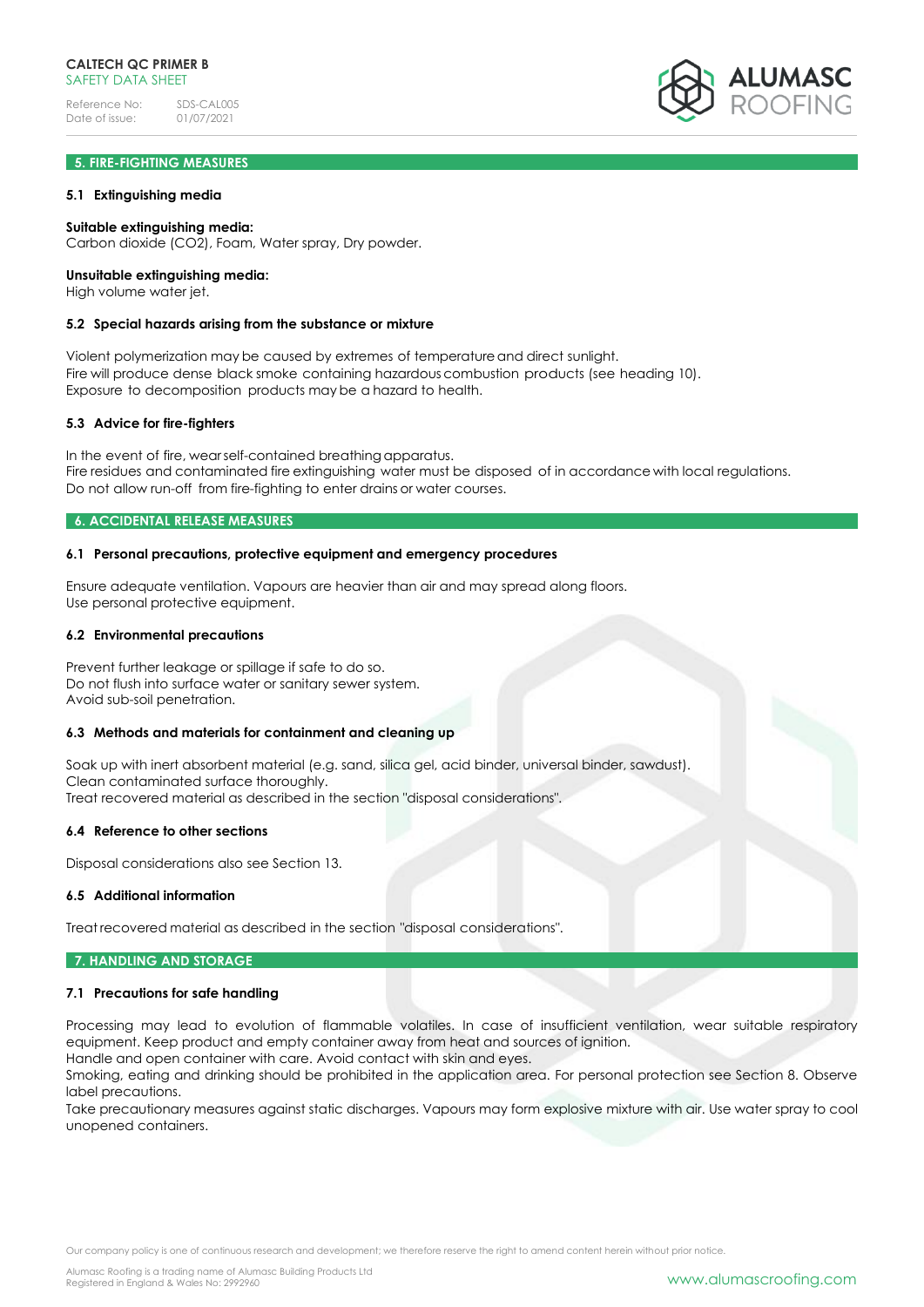

# **7.2 Conditions for safe storage, including any incompatibilities**

Storage must be in accordance with the BetrSichV (Germany). Keep in a cool, well-ventilated place. Keep in properly labelled containers. Containers which are opened must be carefully resealed and kept upright to prevent leakage. \*TRGS 510: 3.

# **8. EXPOSURE CONTROLS/PERSONAL PROTECTION**

#### **8.1 Control parameters**

# **Methyl Methacrylate:**

# **Great Britain:**

| Long-term exposure<br>value/ ppm | Long-term exposure<br>value/ mg/m3 | Short-term exposure<br>value / ppm | Short-term exposure<br>value / mg/m3 | Source |
|----------------------------------|------------------------------------|------------------------------------|--------------------------------------|--------|
| 50                               | 208                                | I UU                               | 416                                  |        |

Source: 19 - EH40/2005 Workplace exposure limits (2011).

#### **Europe:**

| Long-term exposure value/ppm | Short-term exposure value<br>/ppm | <sup>.</sup> date<br><b>Ilssuina</b> | Source |
|------------------------------|-----------------------------------|--------------------------------------|--------|
| 50                           | LU.                               | 2009<br>197<br>.                     |        |
| $DIDFCTHIF$ $000011111$      |                                   |                                      |        |

Source: 24 - DIRECTIVE 2009/161/EU.

# **DNEL:**

| <b>Value</b>             | Target group   | <b>Exposure route</b> | <b>Exposure frequency</b>   | Source |
|--------------------------|----------------|-----------------------|-----------------------------|--------|
| $210 \,\mathrm{mg/m^3}$  | Workers        | <b>Inhalation</b>     | Long-term effects local     | 100    |
| $210$ mg/m <sup>3</sup>  | Workers        | <b>Inhalation</b>     | Long-term effects systemic  | 100    |
| $1.5 \,\mathrm{mg/cm^2}$ | <b>Workers</b> | Skin                  | Long-term effects local     | 100    |
| 13,67 mg/kg              | Workers        | <b>Skin</b>           | Long-term effects systemic  | 100    |
| $105 \,\mathrm{mg/m^3}$  | Consumers      | <b>Inhalation</b>     | Long-term effects local     | 100    |
| 74,3 mg/m <sup>3</sup>   | Consumers      | Inhalation            | Long-term effects, systemic | 100    |
| $1.5 \,\mathrm{mg/cm^2}$ | Consumers      | Skin                  | Long-term effects local     | 100    |
| 8,2 mg/kg                | Consumers      | <b>Skin</b>           | Long-term effects systemic  | 100    |
| $1.5$ mg/cm <sup>2</sup> | Consumers      | <b>Skin</b>           | Short-term effects local    | 100    |

Source: 100 – Firmendaten.

# **PNEC:**

| Value                      | <b>Exposure route</b> | Source |
|----------------------------|-----------------------|--------|
| $0.94$ mg/l                | Freshwater            | 100    |
| 0,094 mg/l                 | Marine water          | 100    |
| 5,74 mg/kg                 | Sediment              | 100    |
| 1,47 mg/kg                 | Soil                  | 100    |
| Source: 100 – Firmendaten. |                       |        |

# **2-Ethylhexyl Acrylate:**

#### **DNEL:**

| <b>Value</b>               | Target group   | <b>Exposure route</b> | <b>Exposure frequency</b> | Source |
|----------------------------|----------------|-----------------------|---------------------------|--------|
| $37.5 \,\mathrm{mg/m^3}$   | <b>Workers</b> | <b>Inhalation</b>     | Long-term effects local   | 100    |
| $0,242$ mg/cm <sup>2</sup> | Workers        | Skin                  | Long-term effects local   | 100    |
| $0,242 \,\mathrm{mg/cm^2}$ | <b>Workers</b> | <b>Skin</b>           | Short-term effects local  | 100    |
| $4.5 \,\mathrm{mg/m^3}$    | Consumers      | <b>Inhalation</b>     | Long-term effects local   | 100    |

Source: 100 – Firmendaten.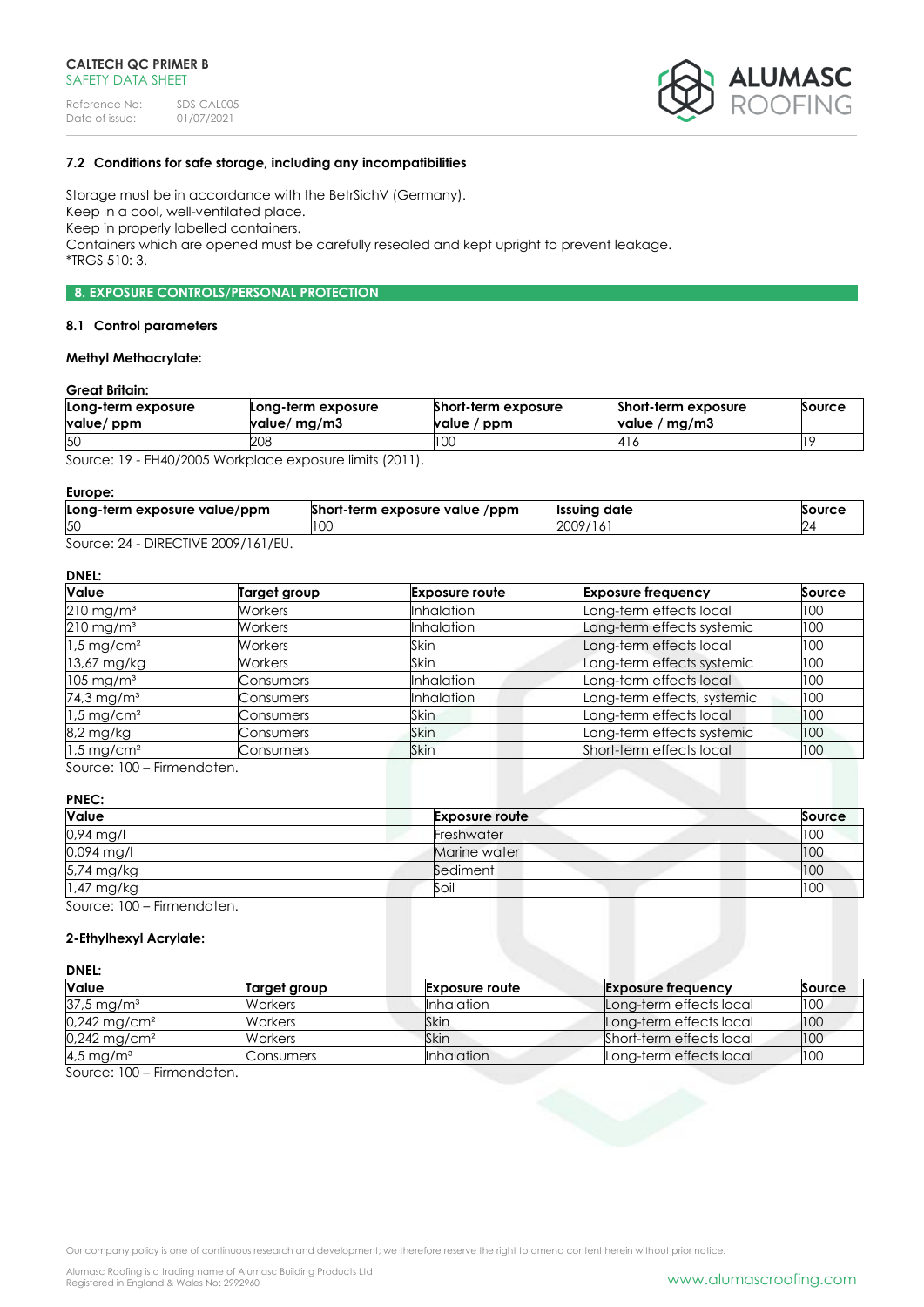# **CALTECH QC PRIMER B** SAFETY DATA SHEET

Reference No: SDS-CAL005<br>Date of issue: 01/07/2021 Date of issue:



| <b>PNEC:</b>            |                            |        |
|-------------------------|----------------------------|--------|
| Value                   | <b>Exposure route</b>      | Source |
| 0,002752 mg/l           | Fresh water                | 100    |
| 0,000272 mg/l           | Seawater                   | 100    |
| $2,3$ mg/l              | Wastewater treatment plant | 100    |
| 0,126 mg/kg             | Sediment water             | 100    |
| 0,126 mg/kg             | Sediment seawater          | 100    |
| $1,0$ mg/kg             | Soil                       | 100    |
| 0,0023 mg/kg            | Intermittent release       | 100    |
| $0.100$ $0.100$ $0.100$ |                            |        |

Source: 100 – Firmendaten.

# **1,1`-(P-Tolylimino)Dipropan-2-Ol:**

# **DNEL:**

| <b>Value</b>                         | Target group | <b>Exposure route</b> | Exposure frequency | Source |
|--------------------------------------|--------------|-----------------------|--------------------|--------|
| $2 \,\mathrm{mg/m^3}$                | Workers      | <b>Inhalation</b>     | Long-term effects  | 100    |
| 0,6 mg/kg                            | Workers      | Skin                  | Long-term effects  | 100    |
| 0.100<br>المراجلة والمراجع والمستلاح |              |                       |                    |        |

Source: 100 – Firmendaten.

#### **PNEC:**

| <b>Value</b> | <b>Exposure route</b> | Source |
|--------------|-----------------------|--------|
| 199,5        | Wastewater treatment  | 100    |
| 0,0072 mg/kg | Marine water          | 100    |
| 0,017 mg/l   | Freshwater            | 100    |

Source: 100 – Firmendaten.

# **8.2 Exposure controls**

| Respiratory protection:                                                                 | Vapour during processing may be irritating to the respiratory tract and to<br>the eyes. When workers are facing concentrations above the exposure<br>limit they must use appropriate certified respirators.                                                                                                                                 |
|-----------------------------------------------------------------------------------------|---------------------------------------------------------------------------------------------------------------------------------------------------------------------------------------------------------------------------------------------------------------------------------------------------------------------------------------------|
| Remarks:                                                                                | Recommended Filter type: A1, A2 (in case of higher concentration).<br>Use the indicated respiratory protection if the occupational exposure limit<br>is exceeded and/or in case of product release (dust).                                                                                                                                  |
| Hand protection:                                                                        | Protective gloves complying with EN 374. Please observe the instructions<br>regarding permeability and breakthrough time which are provided by<br>the supplier of the gloves. Also take into consideration the specific local<br>conditions under which the product is used, such as the danger of cuts,<br>abrasion, and the contact time. |
| Suitable material:<br>Unsuitable material:<br>Material thickness:<br>Breakthrough time: | Nitriles.<br>Woven fabric, leather gloves.<br>$0.38$ mm.<br>$<$ 25 mins.                                                                                                                                                                                                                                                                    |
| Eye protection:                                                                         | Tightly fitting safety goggles.                                                                                                                                                                                                                                                                                                             |
| Skin and body protection:                                                               | Wear suitable protective equipment. Long sleeved clothing.                                                                                                                                                                                                                                                                                  |
| General protective and hygiene measures:                                                | Handle in accordance with good industrial hygiene and safety practice.<br>Keep away from food, drink and animal feeding stuffs. Wash hands before<br>breaks and at the end of workday. Use protective skin cream before<br>handling the product. Avoid contact with the skin and the eyes.                                                  |
| Engineering measures:                                                                   | Ensure adequate ventilation, especially in confined areas. When workers<br>are facing concentrations above the exposure limit they must use<br>appropriate certified respirators.                                                                                                                                                           |

Our company policy is one of continuous research and development; we therefore reserve the right to amend content herein without prior notice.

Alumasc Roofing is a trading name of Alumasc Building Products Ltd<br>Registered in England & Wales No: 2992960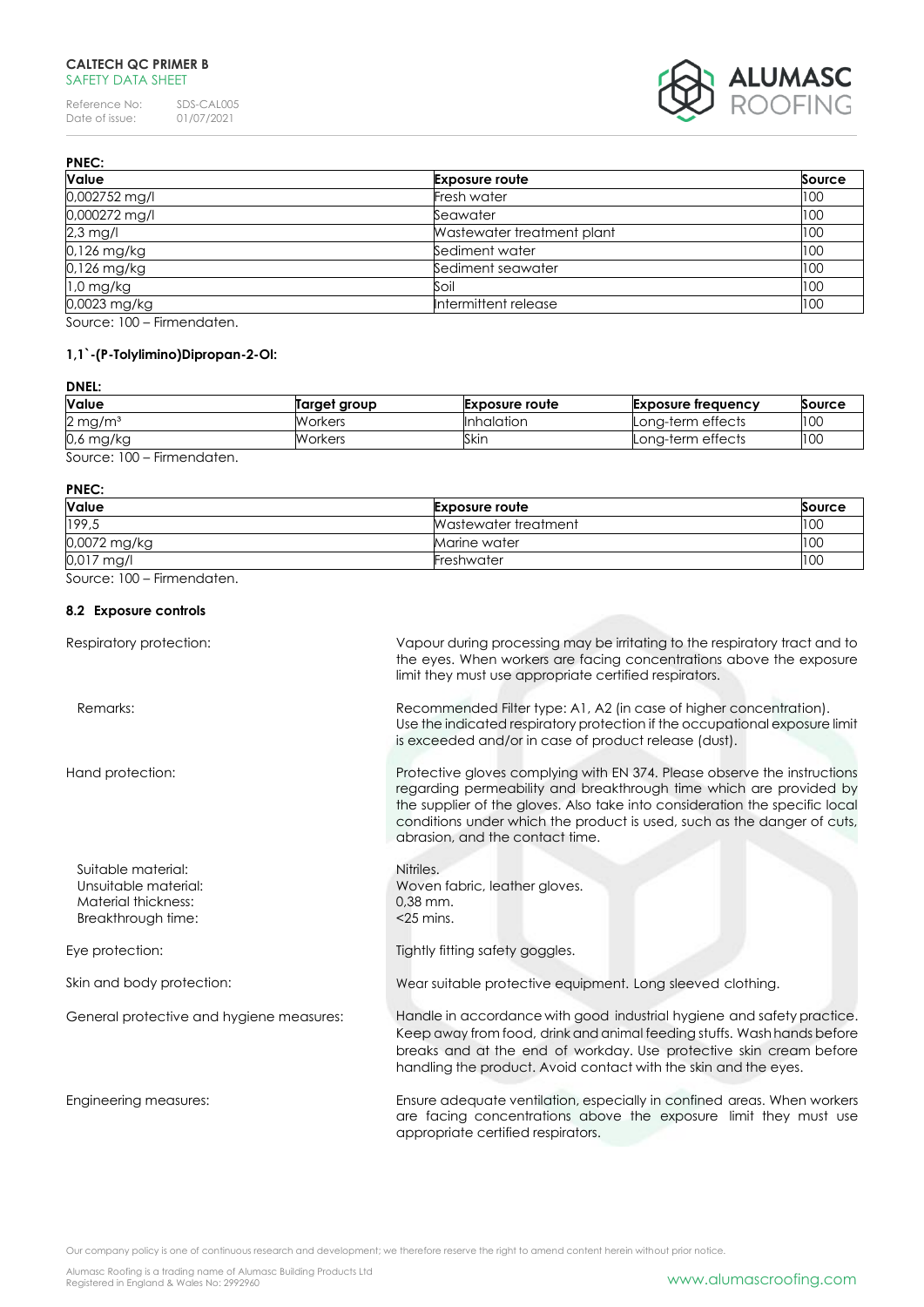

# **9. PHYSICAL AND CHEMICAL PROPERTIES**

#### **9.1 Information on basic physical and chemical properties**

Appearance: Liquid. Colour: Colourless. Odour: Typic for acrylates. Boiling point [°C]: Approx. 100°C. Flash point [°C]: 10°C. Evaporation rate [kg /(s\*m<sup>2</sup>]]: Not determined. Vapour pressure [kPa]:  $>$  50 hPA. Temperature: 50°C. Vapour density: Not determined.<br>
\*Density [g/cm<sup>3</sup>]: Not determined.<br>
1,0-1,1 g/cm<sup>3</sup>. \*Density [g/cm<sup>3</sup>]: Temperature: 20<sup>o</sup>C. Water solubility [a/l]: 20 g/l. Partition coefficient n-octanol/water (log P O/W): Not determined. Explosive properties: Not relevant.<br>
Explosive properties: Not relevant.<br>
Not relevant. Oxidising properties:

# **9.2 Other information**

Flow time(s):<br>
Temperature:<br>
20°C.<br>
20°C. Temperature: Measuring method: DIN cup 4 mm.

# **10. STABILITY AND REACTIVITY**

**10.1 -**

**10.2-**

## **10.3 Possibility of hazardous reactions**

The product is normally supplied in a stabilized form. If the permissible storage period and/or storage temperature is noticeably exceeded, the product may polymerize with heat evolution. Risk of receptacle bursting.

# **10.4 Conditions to avoid**

Extremes of temperature and direct sunlight.

## **10.5 Materials to avoid**

Reacts violently with peroxides. Reducing agents, Strong bases, Amines, Oxidizing agents.

## **11. TOXICOLOGICAL INFORMATION**

#### **11.1 Information on toxicological effects**

## **Hazardous ingredients:**

#### **Methyl Methacrylate:**

| Oral toxicity [mg/kg]             | <b>Test criterion</b> | Test species | <b>Measuring method</b>         | Source |
|-----------------------------------|-----------------------|--------------|---------------------------------|--------|
| >500C                             | .D50                  | Ra:          | <b>IOECD Test Guideline 401</b> | 100    |
| Source: $100 -$<br>- Firmendaten. |                       |              |                                 |        |

| Dern<br>/kgj<br>al toxicity [mg, | Test<br>criterion | species | SOUTE     |
|----------------------------------|-------------------|---------|-----------|
| >5000                            | LD50              | :appi   | n<br>טטו. |
|                                  |                   |         |           |

Source: 100 – Firmendaten.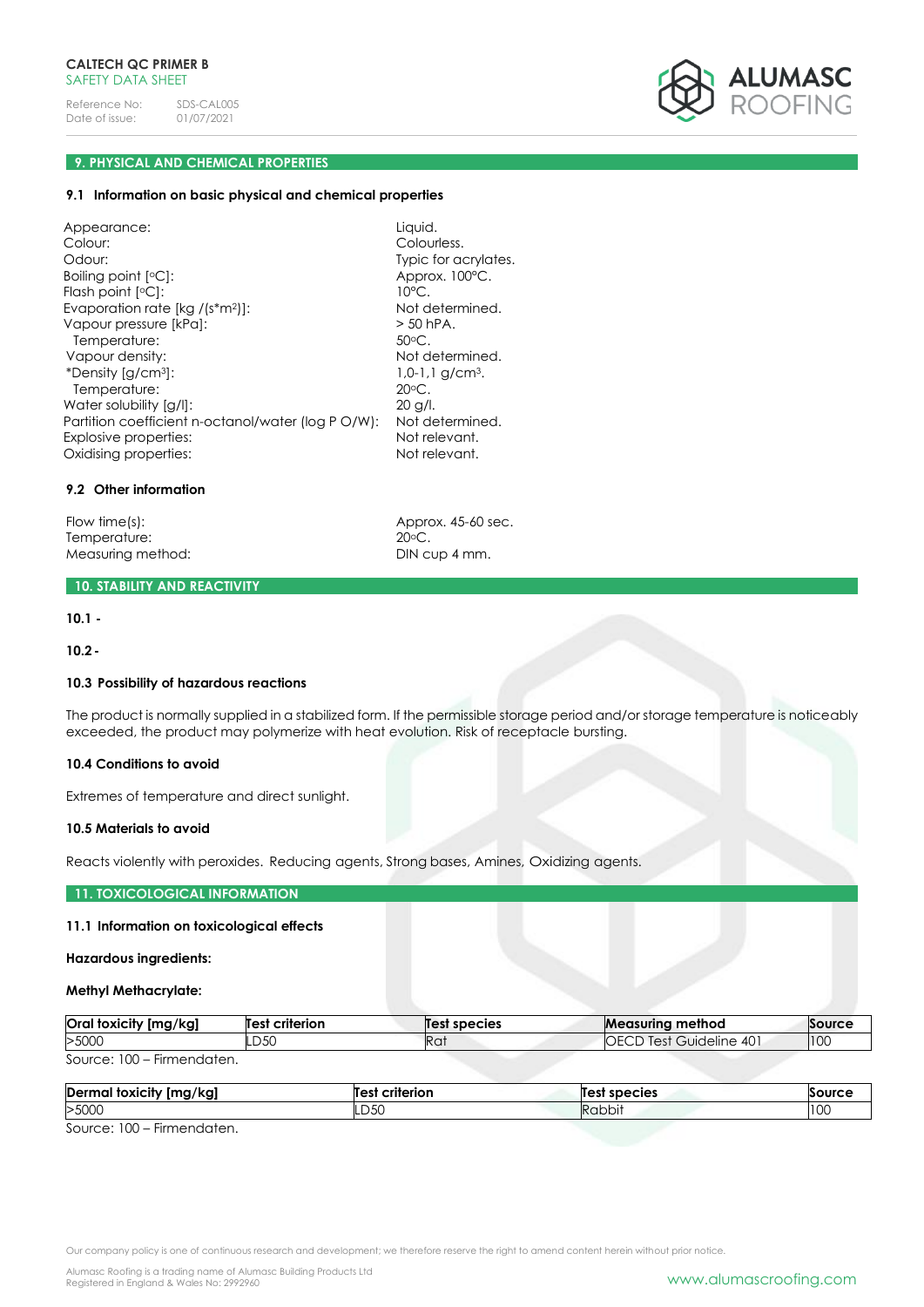# **CALTECH QC PRIMER B** SAFETY DATA SHEET

Reference No: SDS-CAL005<br>Date of issue: 01/07/2021 Date of issue:



| LC50 Inhalation 4h for vapours [mg/l]                    | Test criterion             | Test species | Source        |
|----------------------------------------------------------|----------------------------|--------------|---------------|
| 29,8 mg/l                                                | LC50                       | Rat          | 100           |
| Source: 100 - Firmendaten.                               |                            |              |               |
| Irritant effect on skin:                                 | Irritating.                |              |               |
| Test species:                                            | Rabbit.                    |              |               |
| Irritant effect on eyes:                                 | Irritant.                  |              |               |
| Test species:                                            | Rabbit.                    |              |               |
| Sensitization:                                           | Skin sensitization.        |              |               |
| Test species:                                            | Mouse.                     |              |               |
| Carcinogenic effects:                                    | Not a carcinogen.          |              |               |
| Test species:                                            | Rat, mouse.                |              |               |
| Mutagenicity:                                            | Not mutagenic.             |              |               |
| Reproduction toxicity:                                   | Not toxic to reproduction. |              |               |
| Specific target organ toxicity (single exposure) [mg/kg] |                            |              | <b>Source</b> |
| Causes respiratory tract irritation.                     |                            |              | 100           |
| Source: 100 - Firmendaten.                               |                            |              |               |

| Specific target organ toxicity (repeated exposure) [mg/kg] | Source      |
|------------------------------------------------------------|-------------|
| No known effect.                                           | 100<br>טער. |

Source: 100 – Firmendaten.

# **Bisphenol A Diglycidyl Ether Resin MG >700- <1100:**

| Oral toxicity [mg/kg]     | <b>Test criterion</b> | Test species             | Source |
|---------------------------|-----------------------|--------------------------|--------|
| 5000 mg/kg                | LD50                  | D <sub>o</sub><br>liku i | 10C    |
| Source: 100 - Firmendaten |                       |                          |        |

# **2-Ethylhexyl Acrylate:**

| Oral toxicity [mg/kg]      | <b>Test criterion</b> | Test species | Source |
|----------------------------|-----------------------|--------------|--------|
| 4435 mg/kg                 | LD50                  | Ra           | 100    |
| Source: 100 - Firmendaten. |                       |              |        |

| nal toxicity [mg/kg]<br>Derma                | criterion<br>Test | Test species  | Source |
|----------------------------------------------|-------------------|---------------|--------|
| 7522<br>א ושו                                | LD50              | <b>Rabbit</b> | 100    |
| 0.100<br>المرتجلة بمراجاته والمتمردة المحافظ |                   |               |        |

Source: 100 – Firmendaten.

| Inhalative toxicity [mg/l] | <b>Test species</b> | <b>Exposure duration</b> | Source |
|----------------------------|---------------------|--------------------------|--------|
| $1.19$ mg/                 | Rat                 | 8 hours                  | 100    |
| Source: 100 – Firmendaten. |                     |                          |        |

| Irritant effect on skin:<br>Skin irritation.<br>Rabbit.<br>Test species:<br>Exposure duration:<br>4 h.<br>Irritant effect on eyes:<br>Slightly irritating.<br>OECD Test Guideline 405.<br>Measuring method:<br>Test species:<br>Rabbit.<br>Skin sensitization.<br>Sensitization:<br>Carcinogenic effects:<br>No known effect.<br>Mutagenicity:<br>No known effect.<br>Reproduction toxicity:<br>No known effect. |  |
|------------------------------------------------------------------------------------------------------------------------------------------------------------------------------------------------------------------------------------------------------------------------------------------------------------------------------------------------------------------------------------------------------------------|--|
|------------------------------------------------------------------------------------------------------------------------------------------------------------------------------------------------------------------------------------------------------------------------------------------------------------------------------------------------------------------------------------------------------------------|--|

| Specific target organ toxicity (single exposure)<br>\ [mg/kg] |                          |
|---------------------------------------------------------------|--------------------------|
| Causes<br><u>irritation</u><br>tract<br>respirc<br>. JTOIV    | 10 <sup>2</sup><br>'' VV |

Source: 100 – Firmendaten.

| Specific target organ toxicity (repeated exposure) [mg/kg]                                                                                                                                                                              | Source |
|-----------------------------------------------------------------------------------------------------------------------------------------------------------------------------------------------------------------------------------------|--------|
| No known effect                                                                                                                                                                                                                         | 100    |
| 0.100<br>and the second control of the second second second to the second second second to the second second second second second second second second second second second second second second second second second second second sec |        |

Source: 100 – Firmendaten.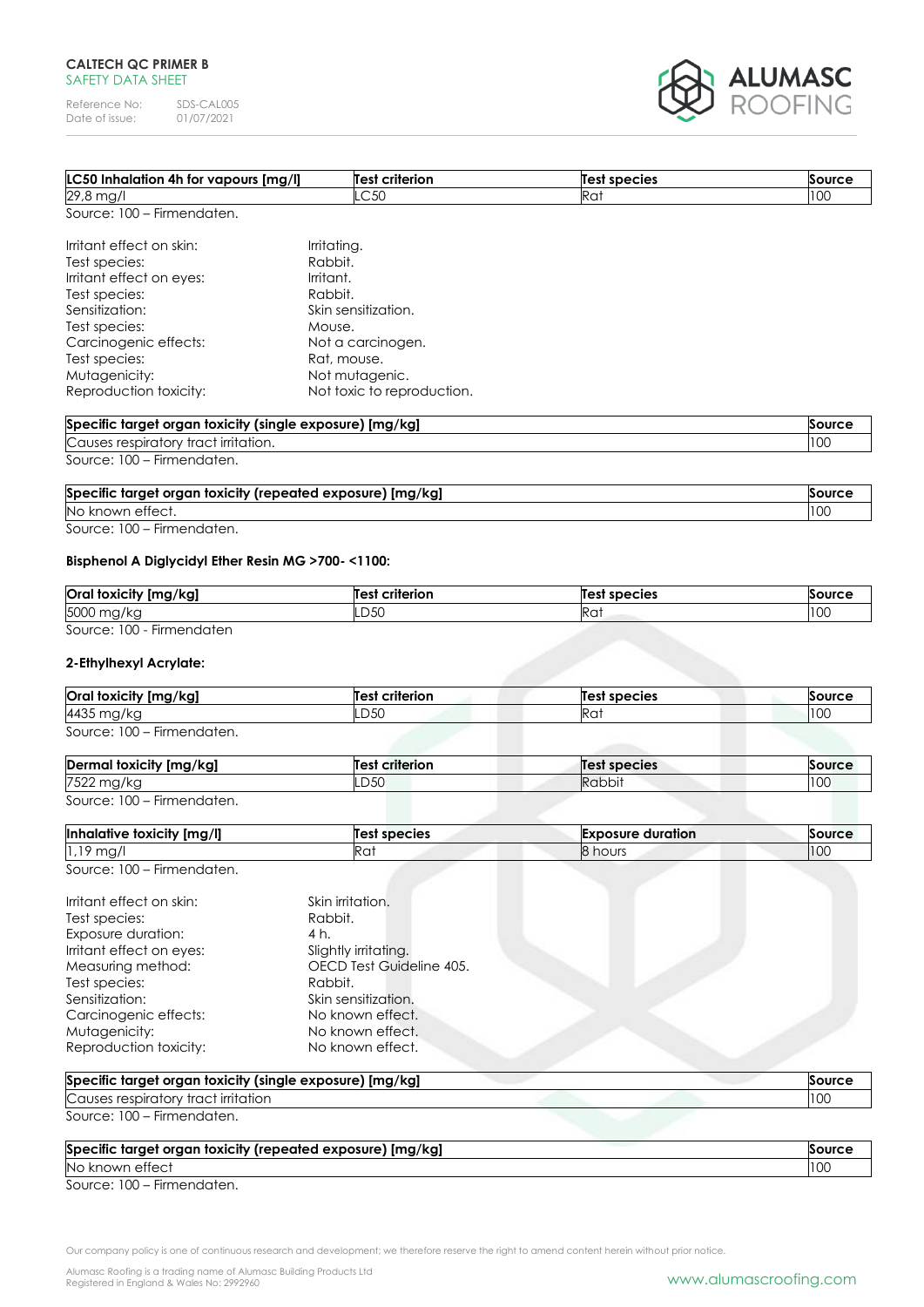

# **1,1`-(P-Tolylimino)Dipropan-2-Ol:**

| Oral toxicity [mg/kg]      | <b>Test criterion</b> | Test species | Source |
|----------------------------|-----------------------|--------------|--------|
| 45 mg/kg                   | LD50                  | Rai          | 100    |
| Source: 100 - Firmendaten. |                       |              |        |

| $\cdot$ .<br>$\bullet$<br>Derma<br>toxicity [mg/kg] | --------<br>rıı | species<br>Те   | $\sim$        |
|-----------------------------------------------------|-----------------|-----------------|---------------|
| 2001<br>∽<br>$1.97 \, \text{N}$                     | n ra<br>LUJU    | Ra <sup>.</sup> | $\sim$<br>ט ו |

Source: 100 – Firmendaten.

Irritant effect on skin: No skin irritation.<br>Irritant effect on eyes: Irritant. Irritant effect on eyes: Sensitization: No sensitization responses were observed. Mutagenicity: Negative.

#### **11.2 Additional information**

Symptoms of overexposure may be headache, dizziness, tiredness, nausea and vomiting. Irritating to eyes, respiratory system and skin. Irritating to mucous membranes.

# **12. ECOLOGICAL INFORMATION**

# **12.1 Ecological information**

**Toxicity:**

## **Hazardous ingredients:**

# **Methyl Methacrylate:**

| OECD Test Guideline 203 96 h<br>100<br>$191$ mg/l<br>.C50<br>Oncorhynchus mykiss | Toxicity to fish [mg/l] | Test criterion | Test species    | <b>Measuring method</b> | <b>Exposure duration</b> | Source |
|----------------------------------------------------------------------------------|-------------------------|----------------|-----------------|-------------------------|--------------------------|--------|
|                                                                                  |                         |                | (rainbow trout) |                         |                          |        |

Source: 100 – Firmendaten.

|                                                                  | <b>Exposure duration</b><br><b>Measuring method</b><br>Source |
|------------------------------------------------------------------|---------------------------------------------------------------|
| EC 50<br>69 mg/l<br><b>48 h</b><br>Daphnia magna<br>(water flea) | 100<br><b>OECD</b> Test<br>Guideline 202                      |

Source: 100 – Firmendaten.

| Toxicity to algae [mg/l] | Test criterion | Test species                                  | <b>Exposure duration</b> | <b>Measuring method</b>           | Source |
|--------------------------|----------------|-----------------------------------------------|--------------------------|-----------------------------------|--------|
| $>110$ mg/l              | EC50           | Selenastrum<br>capricornutum<br>(green algae) | 72 h                     | <b>OECD</b> Test<br>Guideline 201 | 100    |

Source: 100 – Firmendaten.

| NOEC (fish) [mg/l]         | Test species                   | <b>Measuring method</b>        | Source |
|----------------------------|--------------------------------|--------------------------------|--------|
| 9,4                        | Brachydanio rerio (zebra fish) | <b>OECD Test Guideline 210</b> | 100    |
| Source: 100 – Firmendaten. |                                |                                |        |

| NOEC (daphnia) [mg/l] | Test species               | <b>Measuring method</b>                  | Source |
|-----------------------|----------------------------|------------------------------------------|--------|
| 37                    | Daphnia magna (water flea) | -202<br>Guideline<br>u lest <sup>r</sup> | 100    |

Source: 100 – Firmendaten.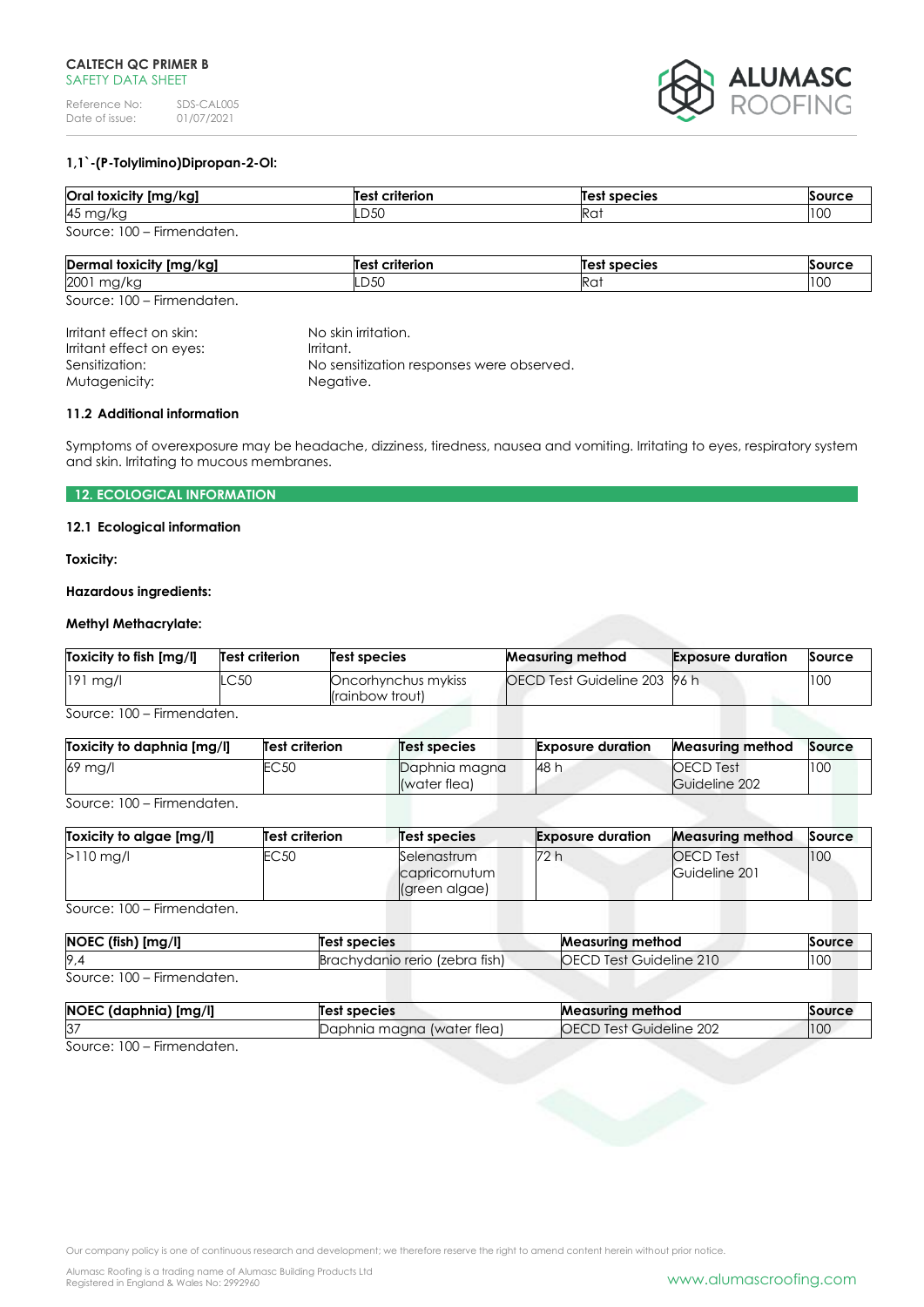**ALUMASC**<br>Roofing

Biodegradability: Readily biodegradable.

Method of analysis: OECD 301C/ ISO 9408/ EEC 92/69/V, C.4-F. Bioaccumulation: Does not bioaccumulate. Mobility: Terrestrial compartment not relevant.

# **2-Ethylhexyl Acrylate:**

| Toxicity to fish [mg/l] | Test criterion | Test species                              | Measuring method                  | <b>Exposure duration</b> | Source |
|-------------------------|----------------|-------------------------------------------|-----------------------------------|--------------------------|--------|
| 1,81                    | .C50           | Oncorhynchus<br>mykiss (rainbow<br>trout) | <b>OECD</b> Test<br>Guideline 203 | 96 h                     | 100    |

Source: 100 – Firmendaten.

| Toxicity to daphnia [mg/l] | Test criterion | Test species                  | <b>Exposure duration</b> | <b>Measuring method</b>           | Source |
|----------------------------|----------------|-------------------------------|--------------------------|-----------------------------------|--------|
| 3، ا∣                      | EC 50          | Daphnia magna<br>(water flea) | 48 h                     | <b>OECD</b> Test<br>Guideline 202 | 10C    |

Source: 100 – Firmendaten.

| Toxicity to algae [mg/l] | Test criterion | Test species               | <b>Exposure duration</b> | <b>Measuring method</b>           | Source |
|--------------------------|----------------|----------------------------|--------------------------|-----------------------------------|--------|
| 1,7                      | EC 50          | Desmodesmus<br>subspicatus | 72 h                     | <b>OECD</b> Test<br>Guideline 201 | 100    |

Source: 100 – Firmendaten.

| NOEC (algae) [mg/l]        | līest species           | <b>Measuring method</b> | Source |
|----------------------------|-------------------------|-------------------------|--------|
| 0,45                       | Desmodesmus subspicatus | OECD Test Guideline 201 | 100    |
| Source: 100 – Firmendaten. |                         |                         |        |

| Biodegradability:   | Readily biodegradable.                |
|---------------------|---------------------------------------|
| Ready degradability |                                       |
| Bioaccumulation:    | Bioaccumulation slight, log Pow 4,64. |

# **1,1`-(P-Tolylimino)Dipropan-2-Ol:**

| Toxicity to fish [mg/l] | <b>Test criterion</b> | <b>Test species</b>               | <b>Exposure duration</b> | Source |
|-------------------------|-----------------------|-----------------------------------|--------------------------|--------|
|                         | LC50                  | Brachvdanio rerio<br>(zebra fish) | . 96 F.                  | 100    |

Source: 100 – Firmendaten.

| Toxicity to daphnia [mg/l] | <b>Test criterion</b> | <b>Test species</b>           | <b>Exposure duration</b> | Source |
|----------------------------|-----------------------|-------------------------------|--------------------------|--------|
| 28,8                       | EC <sub>50</sub>      | Daphnia magna<br>(water flea) | 18h                      | 100    |

Source: 100 – Firmendaten.

| Toxicity to algae [mg/l] | <b>Test criterion</b> | Test species | <b>Exposure duration</b> | Source |
|--------------------------|-----------------------|--------------|--------------------------|--------|
| 245                      | EC50                  | Desmodesmus  | $\sim$                   | 10C    |
|                          |                       | subspicatus  |                          |        |

Source: 100 – Firmendaten.

Bioaccumulation: No data available.

Biodegradability: Poorly biodegradable.

**12.2 -**

**12.3 -**

**12.4 -**

# **12.5 Results of PBT and vPvB assessment**

This preparation contains no substance considered to be persistent, bioaccumulating nor toxic (PBT).

Our company policy is one of continuous research and development; we therefore reserve the right to amend content herein without prior notice.

Alumasc Roofing is a trading name of Alumasc Building Products Ltd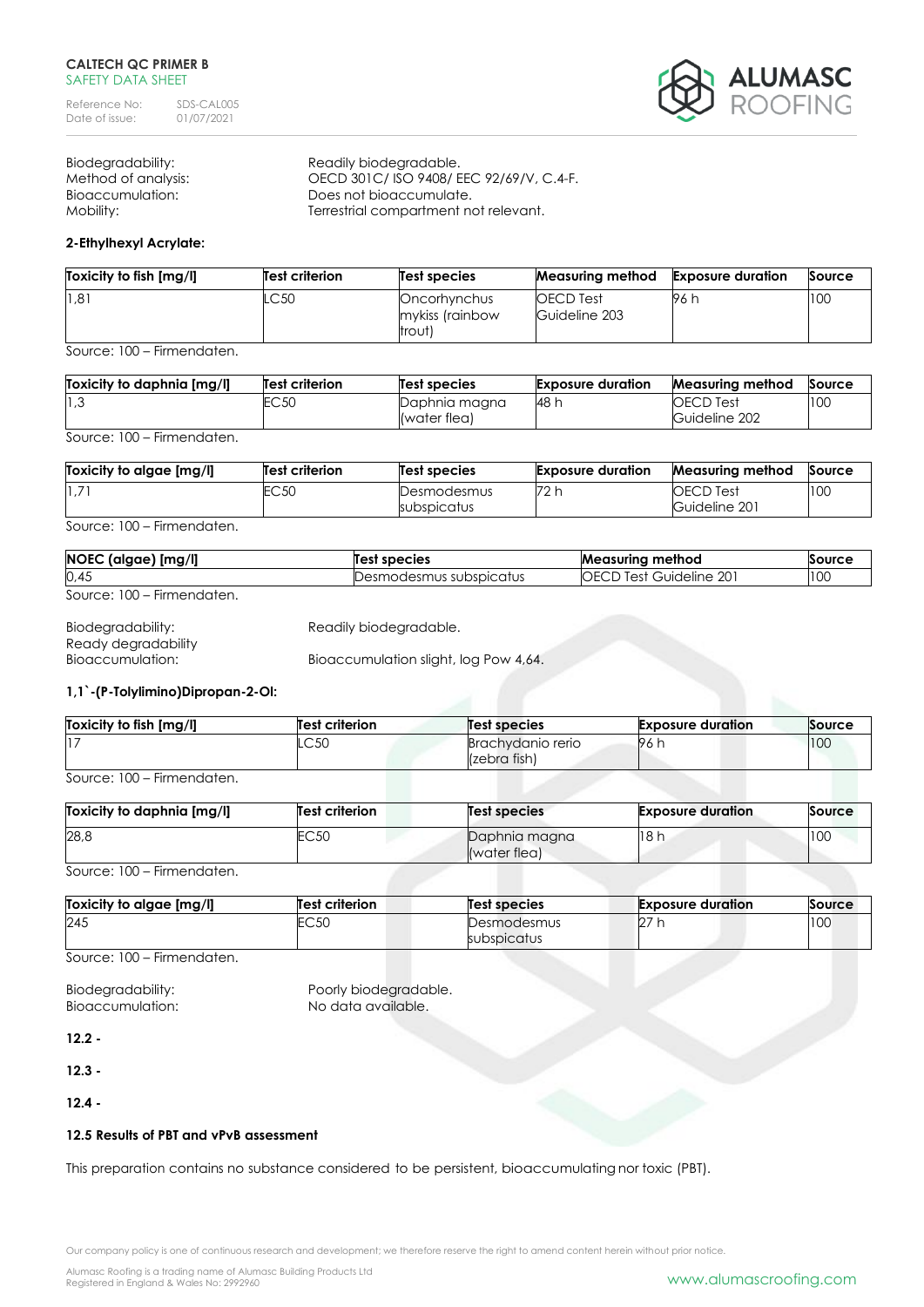

# **12.6 Other adverse effects**

No data available.

# **13. DISPOSAL CONSIDERATIONS**

# **13.1Waste treatment methods**

| Disposal considerations: | According to the European Waste Catalogue, Waste Codes are not product specific,<br>but application specific. The following Waste Codes are only suggestions:                                                                                                                                                                                                                                                                                |
|--------------------------|----------------------------------------------------------------------------------------------------------------------------------------------------------------------------------------------------------------------------------------------------------------------------------------------------------------------------------------------------------------------------------------------------------------------------------------------|
| Waste Code:              | 08 04 10: waste adhesives and sealants other than those mentioned in 08 04 09.<br>The EWC Nr. only apply for the liquid product.<br>08 01 12: waste paint and varnish other than those mentioned in 08 01 11.<br>The EWC Nr. only apply for the liquid product.<br>170203: plastic This EWC Nr. only apply for the hardened product.<br>08 04 09* waste adhesives and sealants containing organic solvents or other dangerous<br>substances. |
|                          |                                                                                                                                                                                                                                                                                                                                                                                                                                              |

Uncleaned empty packaging:

# **14. TRANSPORT INFORMATION**

|                                 | *Land transport ADR/RID      | *Marine transport IMDG          | *Air transport ICAO/IATA       |
|---------------------------------|------------------------------|---------------------------------|--------------------------------|
| <b>14.1 UN-No</b>               | 1263                         | 1263                            | 1263                           |
| 14.2 Description of the goods   | <b>PAINT</b>                 | <b>PAINT</b>                    | <b>PAINT</b>                   |
| 14.3 UN proper shipping name    |                              | <b>PAINT</b>                    | <b>PAINT</b>                   |
| 14.4 Transport hazard class(es) | 3                            | 3                               |                                |
| 14.5 Packaging group            | Ш                            | $\mathsf{III}$                  | Ш                              |
| Labels                          | 3                            | 3                               | 3 - Flammable Liquid           |
|                                 |                              |                                 |                                |
|                                 |                              |                                 |                                |
| Risk No.                        | 30                           |                                 |                                |
| Category                        | 3                            |                                 |                                |
| Factor                          |                              |                                 |                                |
| <b>Classification code</b>      | F1                           |                                 |                                |
| SP 640                          | 640E                         |                                 |                                |
| <b>Tunnel restriction code</b>  | D/E                          |                                 |                                |
| <b>Remarks</b>                  | (einschließlich Farbe, Lack, | (including paint, lacquer,      | (including paint, lacquer,     |
|                                 | Emaille, Beize, Schellack,   | enamel, stain, shellac          | enamel, stain, shellac,        |
|                                 | Firnis, Politur, flüssiger   | solutions, varnish, polish,     | varnish, polish, liquid filler |
|                                 | Füllstoff und flüssige       | liquid filler and liquid laquer | and liquid lacquer base)       |
|                                 | Lackgrundlage)               | base)                           |                                |
| <b>EmS</b>                      |                              | $F-E$ ; $S-E$                   |                                |
| Stowage category                |                              | A                               |                                |

**14.6 -**

# **14.7 Transport in bulk according to Annex II of MARPOL73/78 and the IBC Code**

Not relevant.

# **15. REGULATORY INFORMATION**

## **15.1Safety, health and environmental regulations/legislation specific for the substance or mixture**

## **Additional regulations:**

Denmark PR-No.2400391. Denmark MAL-Code-Number 4-5. Additionally, observe any national regulations!